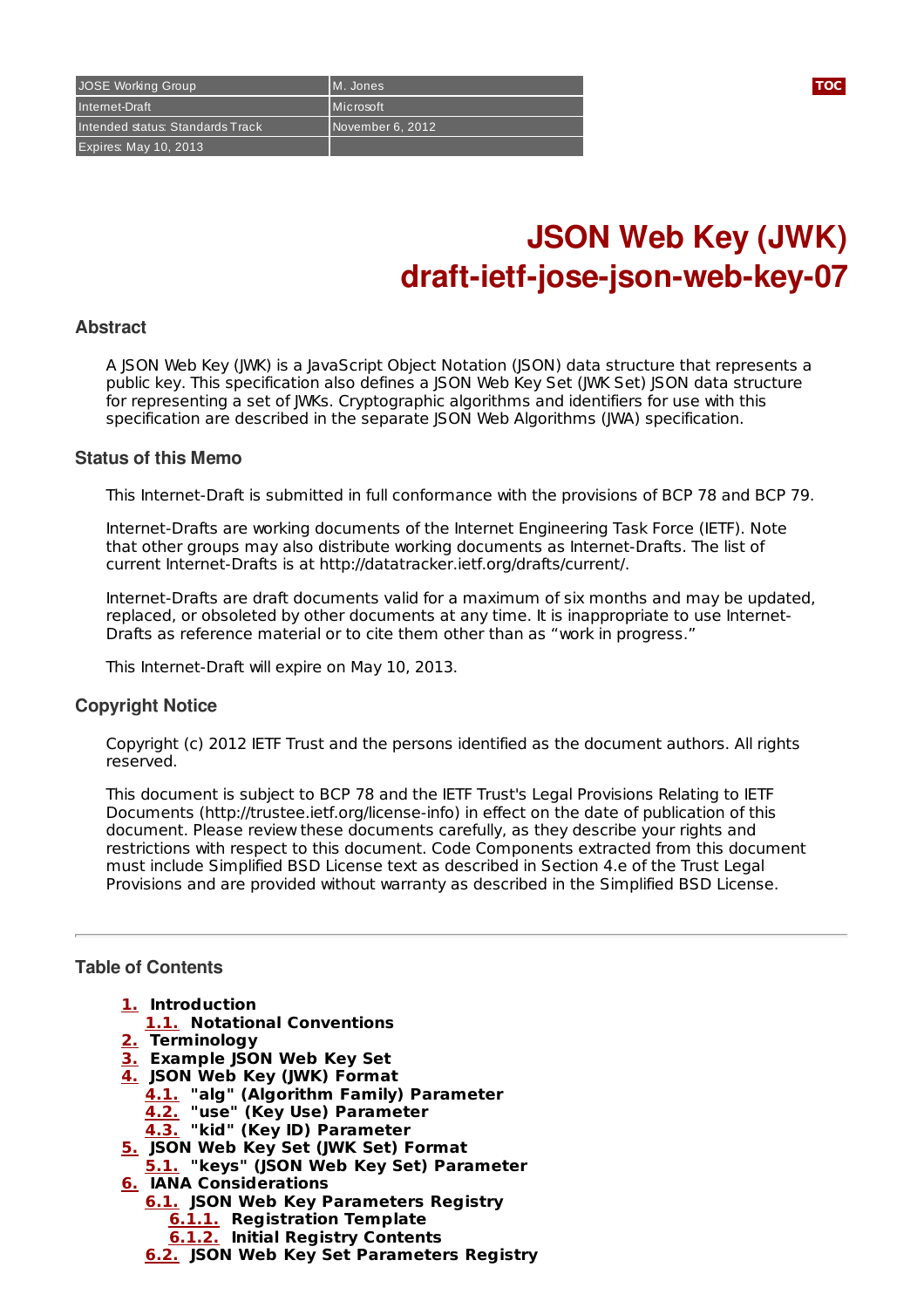

**[6.2.1.](#page-5-0) Registration Template [6.2.2.](#page-5-1) Initial Registry Contents**

## <span id="page-1-0"></span>**1. Introduction**

**[TOC](#page-0-0)**

**[TOC](#page-0-0)**

**[TOC](#page-0-0)**

A JSON Web Key (JWK) is a JavaScript Object Notation (JSON) **[\[RFC4627\]](#page-5-4)** data structure that represents a public key. This specification also defines a JSON Web Key Set (JWK Set) JSON data structure for representing a set of JWKs. Cryptographic algorithms and identifiers for use with this specification are described in the separate JSON Web Algorithms (JWA) **[\[JWA\]](#page-5-5)** specification.

Goals for this specification do not include representing private keys, representing symmetric keys, representing certificate chains, representing certified keys, and replacing X.509 certificates.

JWKs and JWK Sets are used in the JSON Web Signature (JWS) **[\[JWS\]](#page-6-4)** and JSON Web Encryption (JWE) [\[JWE\]](#page-6-5) specifications.

# <span id="page-1-1"></span>**1.1. Notational Conventions**

The key words "MUST", "MUST NOT", "REQUIRED", "SHALL", "SHALL NOT", "SHOULD", "SHOULD NOT", "RECOMMENDED", "MAY", and "OPTIONAL" in this document are to be interpreted as described in Key words for use in RFCs to Indicate Requirement Levels . **[\[RFC2119\]](#page-5-6)**

# <span id="page-1-2"></span>**2. Terminology**

<span id="page-1-3"></span>JSON Web Key (JWK) A JSON data structure that represents a public key. JSON Web Key Set (JWK Set) A JSON object that contains an array of JWKs as a member. Base64url Encoding The URL- and filename-safe Base64 encoding described in [RFC4648], **RFC [4648](#page-5-7)** Section 5, with the (non URL-safe) '=' padding characters omitted, as permitted by Section 3.2. (See Appendix C of **[\[JWS\]](#page-6-4)** for notes on implementing base64url encoding without padding.) Collision Resistant Namespace A namespace that allows names to be allocated in a manner such that they are highly unlikely to collide with other names. For instance, collision resistance can be achieved through administrative delegation of portions of the namespace or through use of collision-resistant name allocation functions. Examples of Collision Resistant Namespaces include: Domain Names, Object Identifiers (OIDs) as defined in the ITU-T X.660 and X.670 Recommendation series, and Universally Unique IDentifiers (UUIDs) **[\[RFC4122\]](#page-6-6)**. When using an administratively delegated namespace, the definer of a name needs to take reasonable precautions to ensure they are in control of the portion of the namespace they use to define the name.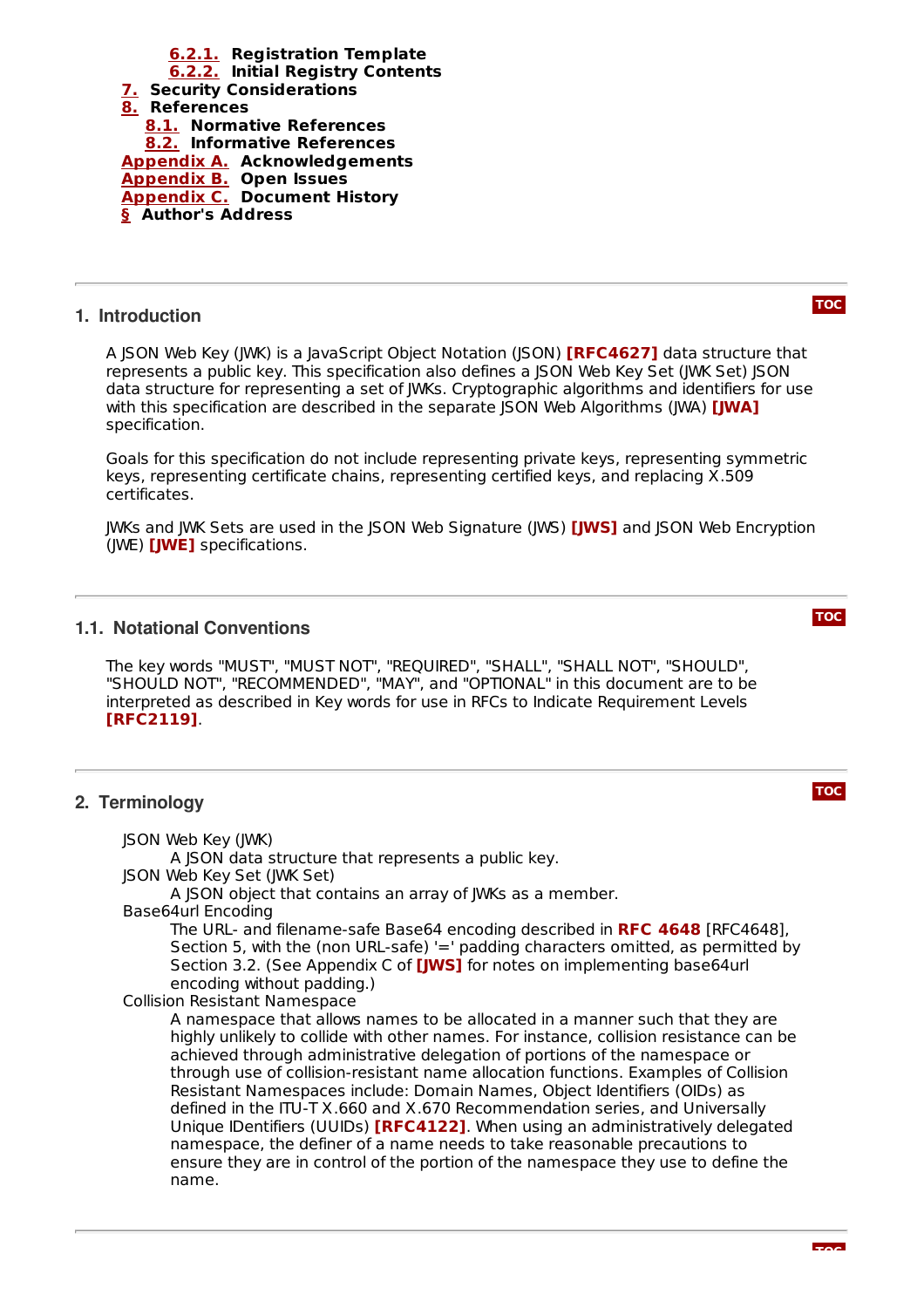# **3. Example JSON Web Key Set**

The following example JWK Set contains two public keys represented as JWKs: one using an Elliptic Curve algorithm and a second one using an RSA algorithm. The first specifies that the key is to be used for encryption. Both provide a Key ID for key matching purposes. In both cases, integers are represented using the base64url encoding of their big endian representations. (Long lines are broken are for display purposes only.)

```
{"keys":
  \Gamma{"alg":"EC",
     "crv":"P-256",
     "x":"MKBCTNIcKUSDii11ySs3526iDZ8AiTo7Tu6KPAqv7D4",
     "y":"4Etl6SRW2YiLUrN5vfvVHuhp7x8PxltmWWlbbM4IFyM",
     "use":"enc",
     "kid":"1"},
    {"alg":"RSA",
     "n": "0vx7agoebGcQSuuPiLJXZptN9nndrQmbXEps2aiAFbWhM78LhWx
4cbbfAAtVT86zwu1RK7aPFFxuhDR1L6tSoc_BJECPebWKRXjBZCiFV4n3oknjhMs
tn64tZ_2W-5JsGY4Hc5n9yBXArwl93lqt7_RN5w6Cf0h4QyQ5v-65YGjQR0_FDW2
QvzqY368QQMicAtaSqzs8KJZgnYb9c7d0zgdAZHzu6qMQvRL5hajrn1n91CbOpbI
SD08qNLyrdkt-bFTWhAI4vMQFh6WeZu0fM4lFd2NcRwr3XPksINHaQ-G_xBniIqb
w0Ls1jF44-csFCur-kEgU8awapJzKnqDKgw",
     "e":"AQAB",
     "kid":"2011-04-29"}
  ]
}
```
# <span id="page-2-0"></span>**4. JSON Web Key (JWK) Format**

A JSON Web Key (JWK) is a JSON object containing specific members, as specified below. Those members that are common to all key types are defined below.

In addition to the common parameters, each JWK will have members that are specific to the key being represented. These members represent the parameters of the key. Section 5 of the JSON Web Algorithms (JWA) **[\[JWA\]](#page-5-5)** specification defines multiple kinds of public keys and their associated members.

The member names within a JWK MUST be unique; objects with duplicate member names MUST be rejected.

Additional members MAY be present in the JWK. If present, they MUST be understood by implementations using them. Member names used for representing key parameters for different kinds of keys need not be distinct. Member names SHOULD either be registered in the IANA JSON Web Key Parameters registry **[Section](#page-4-0) 6.1** or be URIs that contain a Collision Resistant Namespace.

# <span id="page-2-1"></span>**4.1. "alg" (Algorithm Family) Parameter**

The alg (algorithm family) member identifies the cryptographic algorithm family used with the key. alg values SHOULD either be registered in the IANA JSON Web Key Algorithm Families registry **[\[JWA\]](#page-5-5)** or be a URI that contains a Collision Resistant Namespace. The  $\text{alg}$ value is a case sensitive string. This member is REQUIRED.

A list of defined alg values can be found in the IANA JSON Web Key Algorithm Families registry [\[JWA\]](#page-5-5); the initial contents of this registry are the values defined in Section 5.1 of the **JSON Web Algorithms (JWA)** *[\[JWA\]](#page-5-5)* **specification.** 

Additional members used with these alg values can be found in the IANA JSON Web Key Parameters registry **[Section](#page-4-0) 6.1**; the initial contents of this registry are the values defined in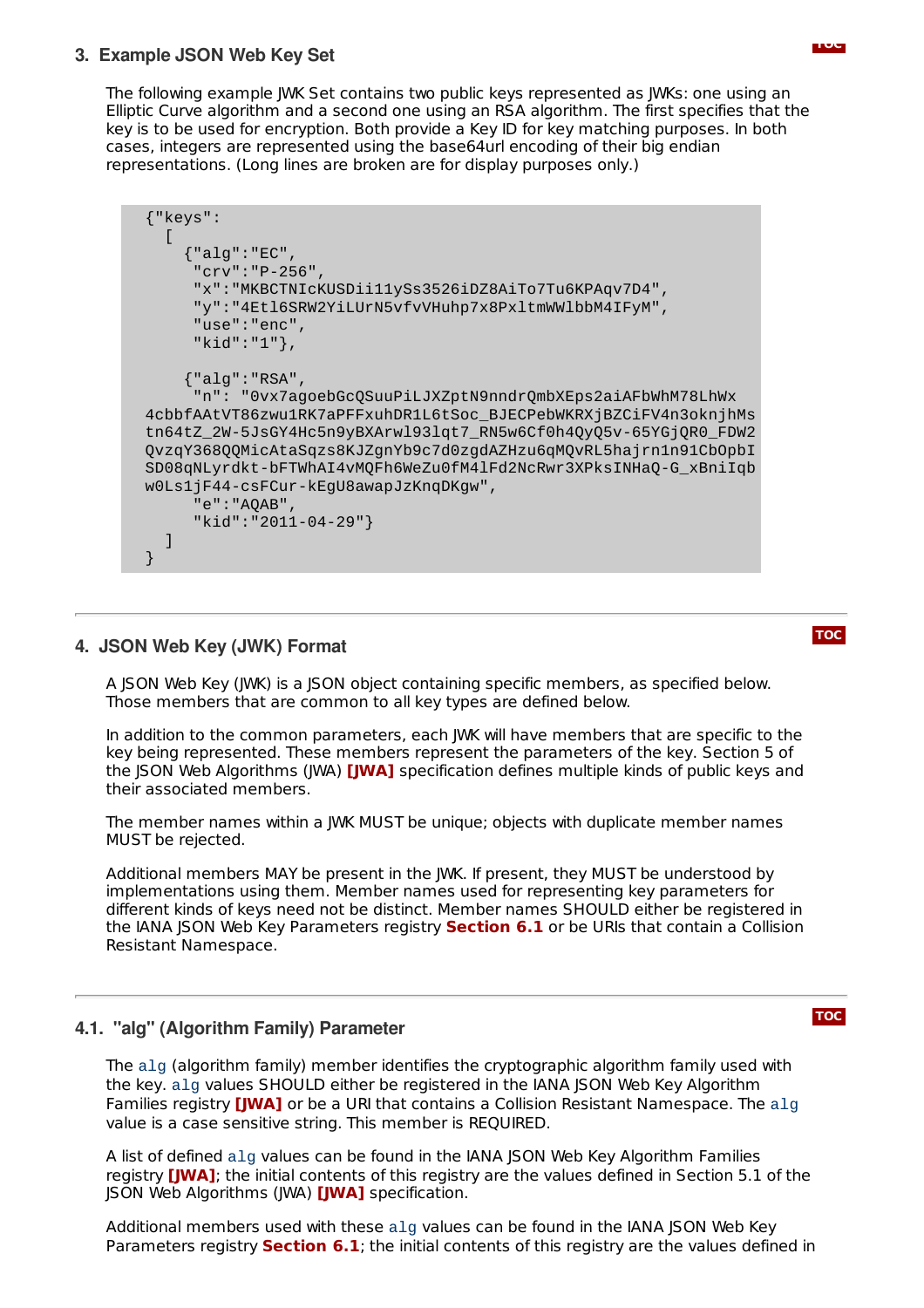#### <span id="page-3-0"></span>**4.2. "use" (Key Use) Parameter**

The use (key use) member identifies the intended use of the key. Values defined by this specification are:

- sig (signature)
- enc (encryption)

Other values MAY be used. The use value is a case sensitive string. This member is OPTIONAL.

## <span id="page-3-1"></span>**4.3. "kid" (Key ID) Parameter**

The kid (key ID) member can be used to match a specific key. This can be used, for instance, to choose among a set of keys within a JWK Set during key rollover. The interpretation of the kid value is unspecified. Key ID values within a JWK Set need not be unique. The kid value is a case sensitive string. This member is OPTIONAL.

When used with JWS or JWE, the kid value MAY be used to match a JWS or JWE kid header parameter value.

In some contexts, different keys using the same Key ID value might be present, with the keys being disambiguated using other information, such as the alg or use values. For example, imagine kid values like "Current", "Upcoming", and "Deprecated", used for key rollover guidance. One could apply a label to all keys where the classification fits. If there are multiple "Current" keys, then in this example, they might be differentiated either by having different "alg" or "use" values, or some combination of both. As one example, there might only be one current RSA signing key and one current Elliptic Curve signing key, but both would be "Current".

#### <span id="page-3-2"></span>**5. JSON Web Key Set (JWK Set) Format**

A JSON Web Key Set (JWK Set) is a JSON object that contains an array of JSON Web Key values as the value of its keys member.

The member names within a JWK Set MUST be unique; objects with duplicate member names MUST be rejected.

Additional members MAY be present in the JWK Set. If present, they MUST be understood by implementations using them. Parameters for representing additional properties of JWK Sets SHOULD either be registered in the IANA JSON Web Key Set Parameters registry **[Section](#page-4-3) 6.2** or be a URI that contains a Collision Resistant Namespace.

## <span id="page-3-3"></span>**5.1. "keys" (JSON Web Key Set) Parameter**

The value of the keys (JSON Web Key Set) member is an array of JSON Web Key (JWK) values. This member is REQUIRED.

## <span id="page-3-4"></span>**6. IANA Considerations**

The following registration procedure is used for all the registries established by this specification.



**[TOC](#page-0-0)**

#### **[TOC](#page-0-0)**

## **[TOC](#page-0-0)**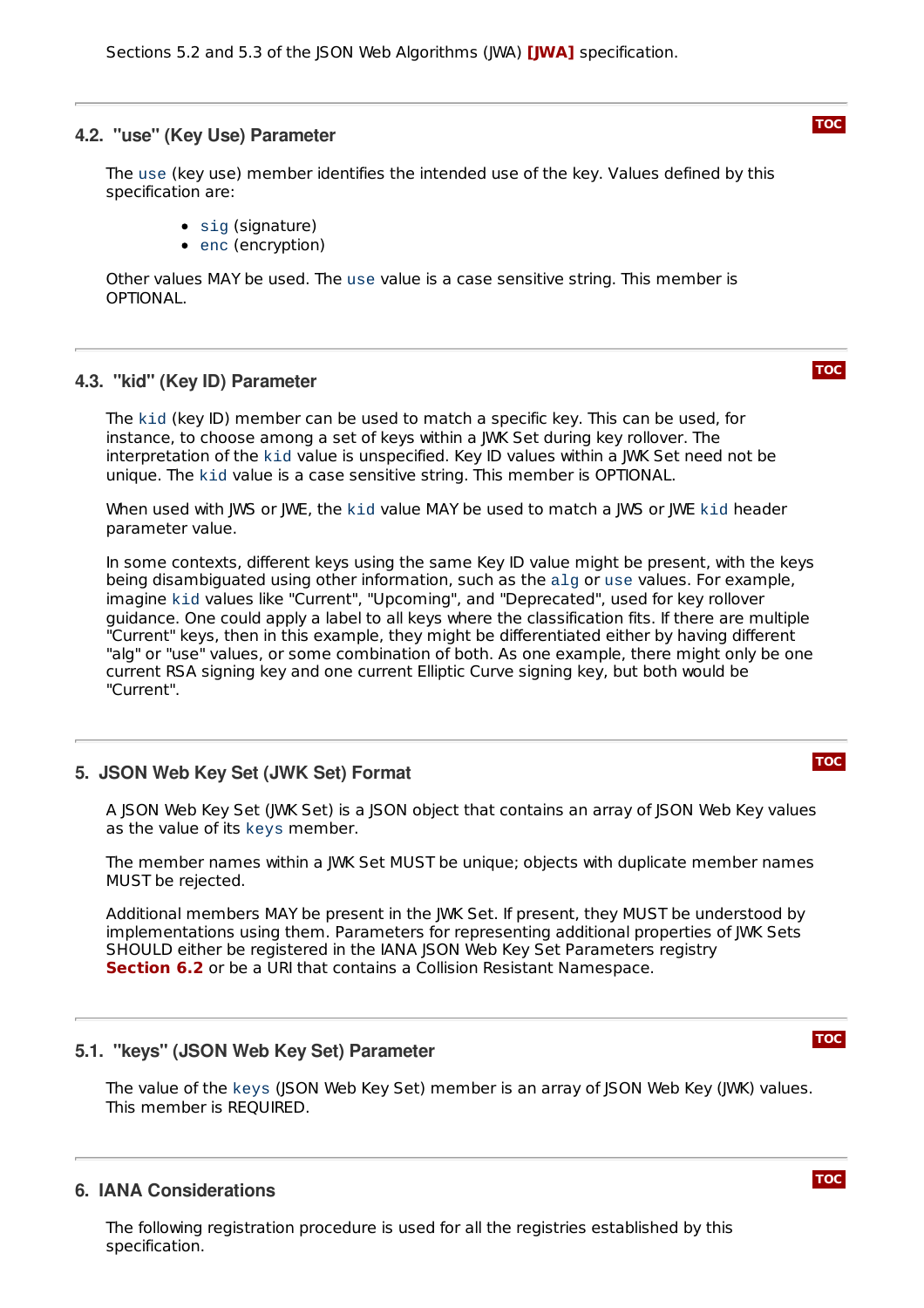Values are registered with a Specification Required **[\[RFC5226\]](#page-5-8)** after a two-week review period on the [TBD]@ietf.org mailing list, on the advice of one or more Designated Experts. However, to allow for the allocation of values prior to publication, the Designated Expert(s) may approve registration once they are satisfied that such a specification will be published.

Registration requests must be sent to the [TBD]@ietf.org mailing list for review and comment, with an appropriate subject (e.g., "Request for access token type: example"). [[ Note to RFC-EDITOR: The name of the mailing list should be determined in consultation with the IESG and IANA. Suggested name: jose-reg-review. ]]

Within the review period, the Designated Expert(s) will either approve or deny the registration request, communicating this decision to the review list and IANA. Denials should include an explanation and, if applicable, suggestions as to how to make the request successful.

IANA must only accept registry updates from the Designated Expert(s) and should direct all requests for registration to the review mailing list.

# <span id="page-4-0"></span>**6.1. JSON Web Key Parameters Registry**

This specification establishes the IANA JSON Web Key Parameters registry for reserved JWK parameter names. The registry records the reserved parameter name and a reference to the specification that defines it. This specification registers the parameter names defined in **[Section](#page-2-0) 4**. The same JWK parameter name may be registered multiple times, provided that duplicate parameter registrations are only for algorithm-specific JWK parameters; in this case, the meaning of the duplicate parameter name is disambiguated by the alg value of the JWK containing it.

## <span id="page-4-1"></span>**6.1.1. Registration Template**

Parameter Name:

The name requested (e.g., "example"). This name is case sensitive. Names that match other registered names in a case insensitive manner SHOULD NOT be accepted.

Change Controller:

For Standards Track RFCs, state "IETF". For others, give the name of the responsible party. Other details (e.g., postal address, email address, home page URI) may also be included.

Specification Document(s):

Reference to the document(s) that specify the parameter, preferably including URI(s) that can be used to retrieve copies of the document(s). An indication of the relevant sections may also be included but is not required.

## <span id="page-4-2"></span>**6.1.2. Initial Registry Contents**

- Parameter Name: alg
- Change Controller: IETF
- Specification Document(s): **[Section](#page-2-1) 4.1** of [[ this document ]]
- Parameter Name: use
- Change Controller: IETF
- Specification Document(s): **[Section](#page-3-0) 4.2** of [[ this document ]]
- Parameter Name: kid
- Change Controller: IETF
- <span id="page-4-3"></span>Specification Document(s): **[Section](#page-3-1) 4.3** of [[ this document ]]

**[TOC](#page-0-0)**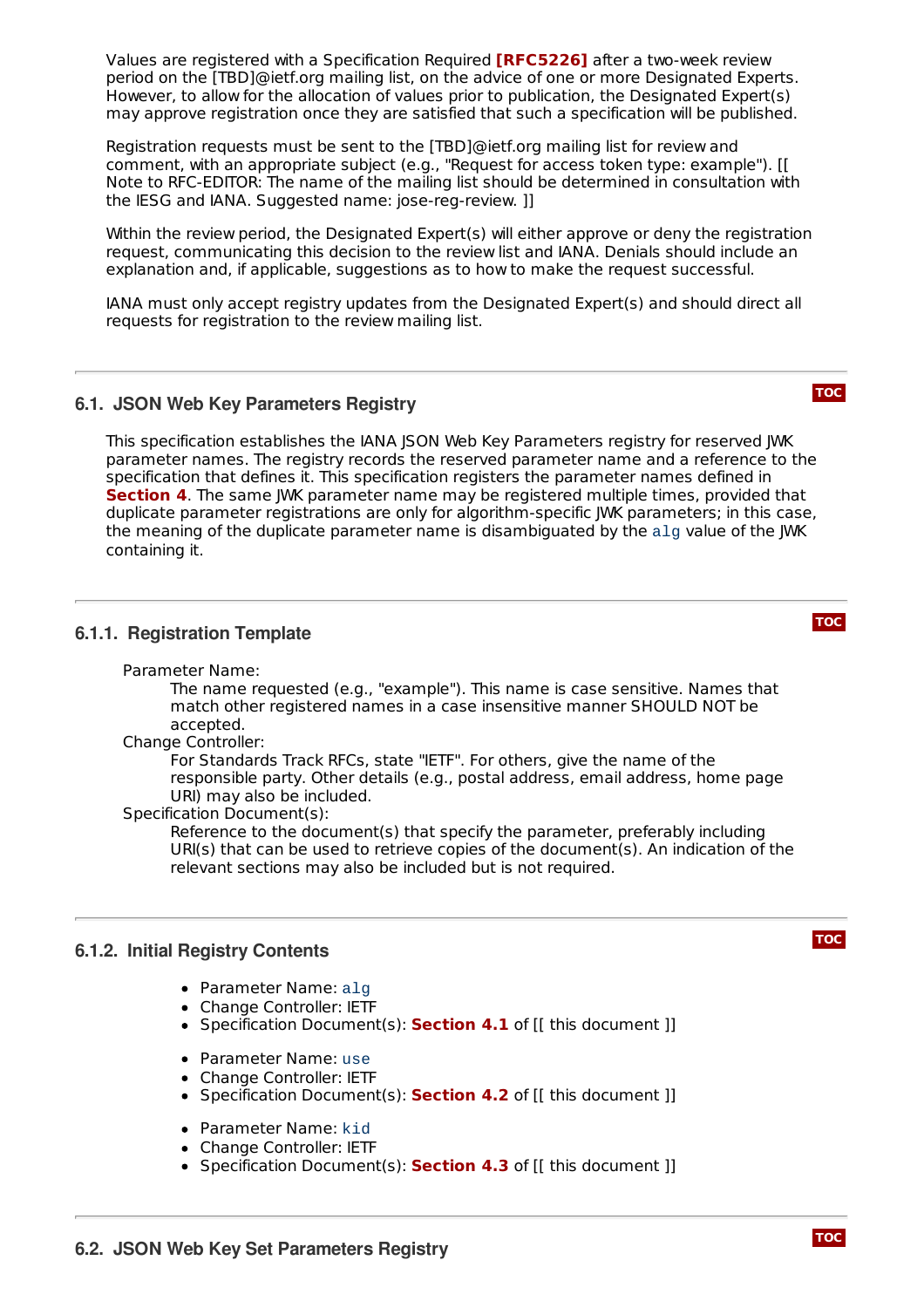This specification establishes the IANA ISON Web Key Set Parameters registry for reserved JWK Set parameter names. The registry records the reserved parameter name and a reference to the specification that defines it. This specification registers the parameter names defined in **[Section](#page-3-2) 5**.

# <span id="page-5-0"></span>**6.2.1. Registration Template**

Parameter Name:

The name requested (e.g., "example"). This name is case sensitive. Names that match other registered names in a case insensitive manner SHOULD NOT be accepted.

Change Controller:

For Standards Track RFCs, state "IETF". For others, give the name of the responsible party. Other details (e.g., postal address, email address, home page URI) may also be included.

Specification Document(s):

Reference to the document(s) that specify the parameter, preferably including URI(s) that can be used to retrieve copies of the document(s). An indication of the relevant sections may also be included but is not required.

# <span id="page-5-1"></span>**6.2.2. Initial Registry Contents**

- Parameter Name: keys
- Change Controller: IETF
- Specification Document(s): **[Section](#page-3-3) 5.1** of [[ this document ]]

## <span id="page-5-2"></span>**7. Security Considerations**

All of the security issues faced by any cryptographic application must be faced by a JWS/JWE/JWK agent. Among these issues are protecting the user's private key, preventing various attacks, and helping the user avoid mistakes such as inadvertently encrypting a message for the wrong recipient. The entire list of security considerations is beyond the scope of this document, but some significant concerns are listed here.

A key is no more trustworthy than the method by which it was received.

Per [Section](#page-3-1) 4.3, applications should not assume that kid values are unique within a JWK Set.

The security considerations in **XML [DSIG](#page-6-7) 2.0** [W3C.CR-xmldsig-core2-20120124], about public key representations also apply to this specification, other than those that are XML specific.

## <span id="page-5-3"></span>**8. References**

# **8.1. Normative References**

<span id="page-5-8"></span><span id="page-5-7"></span><span id="page-5-6"></span><span id="page-5-5"></span><span id="page-5-4"></span>

| [JWA]            | <b>Jones, M., "JSON Web Algorithms (JWA),"</b> November 2012.                                                              |
|------------------|----------------------------------------------------------------------------------------------------------------------------|
| <b>FRFC21191</b> | Bradner, S., "Key words for use in RFCs to Indicate Requirement Levels," BCP 14, RFC 2119,<br>March 1997 (TXT, HTML, XML). |
| <b>FRFC46271</b> | Crockford, D., "The application/json Media Type for JavaScript Object Notation (JSON)," RFC 4627,<br>July 2006 ( $TXT$ ).  |
| <b>FRFC46481</b> | Josefsson, S., "The Base16, Base32, and Base64 Data Encodings," RFC 4648, October 2006 (TXT).                              |
| <b>FRFC52261</b> | Narten, T. and H. Alvestrand, "Guidelines for Writing an IANA Considerations Section in RFCs,"                             |



**[TOC](#page-0-0)**

**[TOC](#page-0-0)**

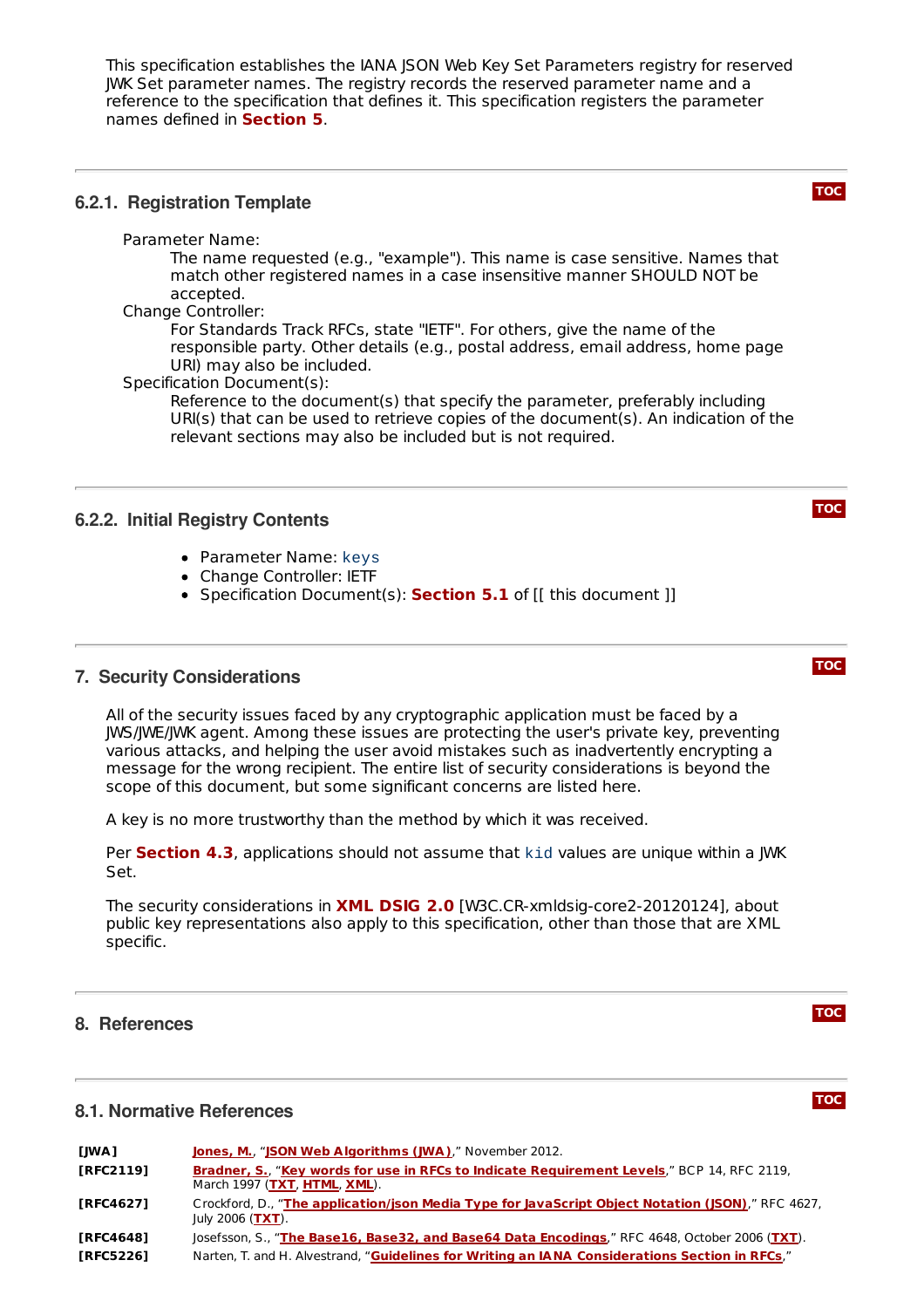## <span id="page-6-7"></span><span id="page-6-0"></span>**8.2. Informative References**

<span id="page-6-8"></span><span id="page-6-6"></span><span id="page-6-5"></span><span id="page-6-4"></span>

| [JWE]            | Jones, M., Rescorla, E., and J. Hildebrand, "JSON Web Encryption (JWE)," November 2012.                                                |
|------------------|----------------------------------------------------------------------------------------------------------------------------------------|
| <b>TIWS1</b>     | Jones, M., Bradley, J., and N. Sakimura, "JSON Web Signature (JWS)." November 2012.                                                    |
|                  | [MagicSignatures] Panzer (editor), J., Laurie, B., and D. Balfanz, "Magic Signatures," January 2011.                                   |
| <b>TRFC41221</b> | Leach, P., Mealling, M., and R. Salz, "A Universally Unique IDentifier (UUID) URN Namespace,"<br>RFC 4122, July 2005 (TXT, HTML, XML). |

**[TOC](#page-0-0)**

**[TOC](#page-0-0)**

**[TOC](#page-0-0)**

**[TOC](#page-0-0)**

# <span id="page-6-1"></span>**Appendix A. Acknowledgements**

A JSON representation for RSA public keys was previously introduced by John Panzer, Ben Laurie, and Dirk Balfanz in **Magic [Signatures](#page-6-8)** [MagicSignatures].

Jim Schaad and Karen O'Donoghue chaired the JOSE working group and Sean Turner and Stephen Farrell served as Security area directors during the creation of this specification.

## <span id="page-6-2"></span>**Appendix B. Open Issues**

[[ to be removed by the RFC editor before publication as an RFC ]]

The following items remain to be considered or done in this draft:

• No known open issues.

## <span id="page-6-3"></span>**Appendix C. Document History**

[[ to be removed by the RFC editor before publication as an RFC ]]

-07

Changed the name of the JWK RSA modulus parameter from mod to n and the name of the JWK RSA exponent parameter from xpo to e, so that the identifiers are the same as those used in RFC 3447.

-06

- Changed the name of the JWK RSA exponent parameter from exp to xpo so as to allow the potential use of the name exp for a future extension that might define an expiration parameter for keys. (The exp name is already used for this purpose in the JWT specification.)
- Clarify that the alg (algorithm family) member is REQUIRED.
- Correct an instance of "JWK" that should have been "JWK Set".
- Applied changes made by the RFC Editor to RFC 6749's registry language to this specification.

-05

• Indented artwork elements to better distinguish them from the body text.

-04

- Refer to the registries as the primary sources of defined values and then secondarily reference the sections defining the initial contents of the registries.
- **Normatively reference <b>XML [DSIG](#page-6-7) 2.0** [W3C.CR-xmldsig-core2-20120124] for its security considerations.